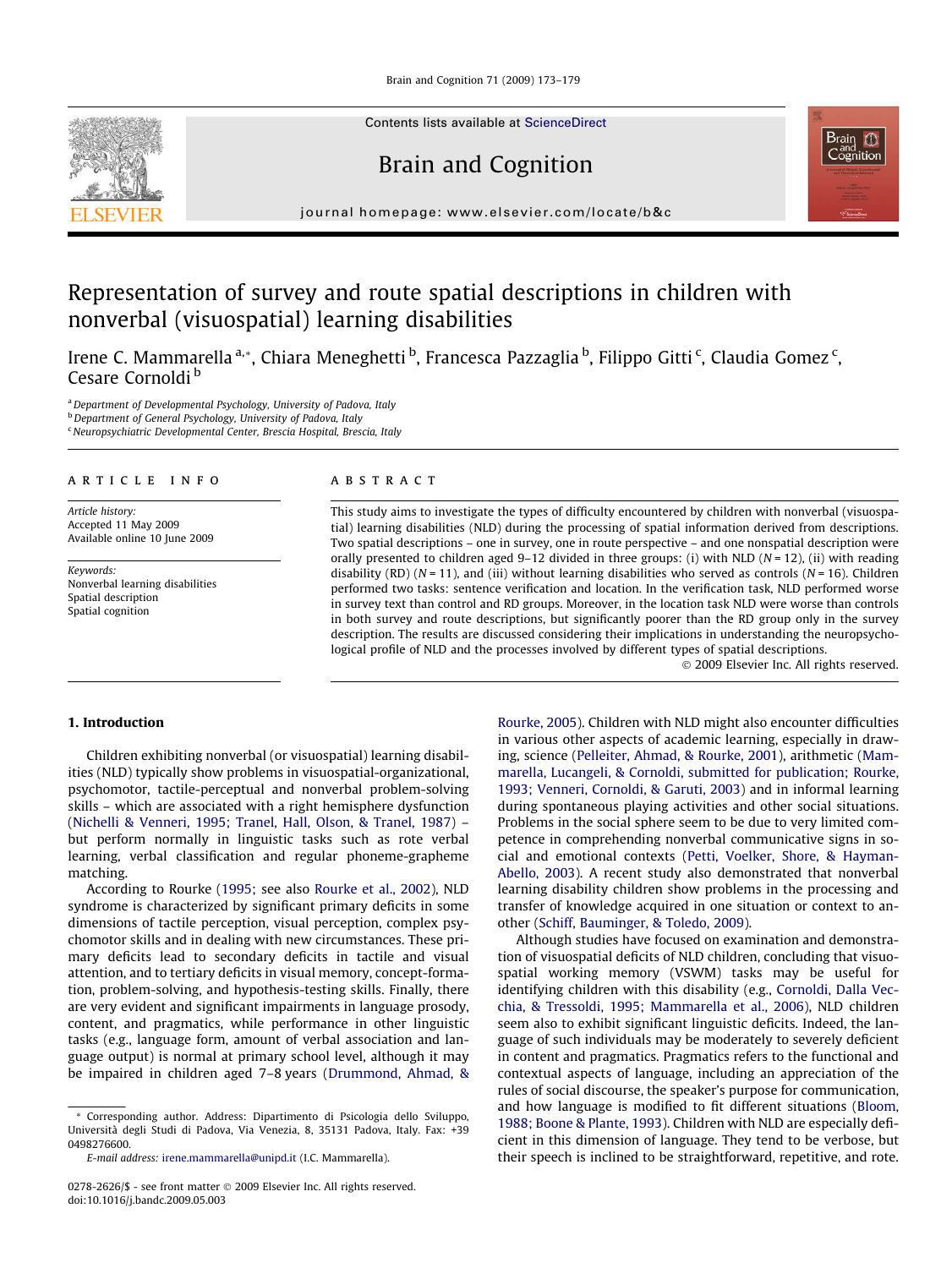Discourse lacking in content and organization, with minimal speech prosody, low appreciation of the social aspects of the discourse is common in children with NLD [\(Rourke & Tsatsanis, 1996\)](#page--1-0).

Support for Rourke's hypothesis that language comprehension is a further ability impaired in NLD children was offered by [Humphries, Cardy, Worling, and Peets \(2004\)](#page--1-0), who investigated the narrative discourse comprehension and story retelling abilities of NLD children by comparing them with typical controls and with children identified as having verbal impairment. Results showed the presence of both narrative comprehension and retelling difficulties in NLD children. The narrative performance of the NLD group was not significantly different from that of children with verbal impairment on all the comprehension or story retell measures, and they were poorer than typically functioning children in comprehending inferences, but not literal content.

Other studies seem to suggest that language comprehension difficulties are related in particular to the processing of spatial information. [Worling, Humphries, and Tannock \(1999\)](#page--1-0) found that children with NLD have difficulty with language inferencing, specifically when this depends on appreciation of spatial relationships. In this study the comparison of an NLD group, a verbally impaired group and typical controls indicated that the language inferencing difficulties of NLD children are as severe as those associated with the general verbal impairment group. The NLD group performed as poorly as the verbally impaired group on all language inferencing tasks. Moreover, for NLD children alone, spatial inferencing problems were significantly correlated with difficulties in emotional inferencing. These results revealed that NLD children have difficulty in developing spatial mental models [\(Johnson-Laird,](#page--1-0) [1983\)](#page--1-0), offering support for the multidimensionality of mental models, including those representing spatial information, characters' emotions, characters' goals, and plans and temporal information [\(Zwaan, Langston, & Graesser, 1995\)](#page--1-0).

Finally, some preliminary studies [\(Pedroni, Molin, & Cornoldi,](#page--1-0) [2007; Rigoni, Cornoldi, & Alcetti, 1997](#page--1-0)) examining drawings and object locations based on descriptions of spatial relationships found that NLD can have difficulty in understanding spatial descriptions. In conclusion, these results revealed that NLD children may have problems in processing texts containing spatial information. However, the construction of spatial mental models was not systematically studied. Furthermore, the difficulties met by NLD could be due to a severe and general cognitive impairment rather than a specific weakness related to the NLD profile.

The main aim of the present research was to examine the difficulties shown by NLD children in processing spatial and nonspatial descriptions. Many studies ([Bryant, 1997; Perrig & Kintsch, 1985;](#page--1-0) [Taylor & Tversky, 1992; Tversky, 1991\)](#page--1-0) have demonstrated that spatial mental models are spontaneously constructed as a result of reading descriptions of spatial patterns and environments, and maintain spatial properties isomorphic to those of the environments represented [\(Bower & Morrow, 1990; Mani & Johnson-Laird,](#page--1-0) [1982; Morrow, Bower, & Greenspan, 1989\)](#page--1-0). Furthermore, literature on spatial cognition shows that an environment's description can assume two different main perspectives, i.e., route and survey ([Tversky, 1991](#page--1-0)). Route descriptions take the point of view of a person moving within the environment. They are characterized by the use of an intrinsic frame of reference and egocentric terms such as right, left, front and back, and have a linear organization given by the order in which landmarks appear along the route itself. Survey descriptions instead provide an overview of the spatial layout, sometimes with strong hierarchical organization; they are characterized by an extrinsic frame of reference and canonical terms such as north, south, east and west.

Developmental studies showed that children's representations of large-scale environments tend to be sequential in nature [\(Allen](#page--1-0) [& Kirasic, 1985; Piaget, Inhelder, & Szeminska, 1960; Siegel &](#page--1-0) [White, 1975](#page--1-0)). [Siegel and White \(1975\)](#page--1-0) proposed a model that posits a progression from representing landmarks, then routes, and at the highest-level integration into a spatial mental model. The first type of representation (landmark) represents environmental patterns that are perceptually salient or important for the person involved (e.g., the home). As a second step, children develop a route representation based on routes generally used to connect landmarks. This representation is based on an egocentric frame of reference, and directions follow a precise sequence of motor actions (e.g., turn left, then go straight). Finally, children around 8 years-old can create a survey representation, in which the environment is represented in an overall configuration. This implies the encoding of directions and distances between places regardless of the person's position, and is based on allocentric frame of references. In a recent study, [Uttal, Fisher, and Taylor \(2006\)](#page--1-0) demonstrated that children who learned from a map performed significantly better than those learning from a verbal description. Moreover, young children retained the sequential information but did not integrate the relations into a survey-like cognitive map. These studies suggest that children with difficulties in processing spatial information, such as children with NLD, might have less difficulty with route descriptions than with survey descriptions, if these descriptions really involve different processes and representations. The difficulties shown by NLD children in processing spatial descriptions may depend critically on type of task, not just on type of description. In the present study we therefore also examined the different implications of two different tasks, i.e., a sentence verification task, devised to examine memory recall of specific information presented in the description, and a subsequent task (i.e., location task) in which the overall organization of the environment has to be reproduced, devised to assess the spatial mental model generated by the child. NLD and reading disabled (RD) children, with decoding but not comprehension impairments, were compared with a control group of children without learning disabilities: the inclusion of the RD group served to distinguish between specific difficulties related to the NLD condition and more general failures.

Specifically, our purposes were: (a) determine if children with NLD have problems in the comprehension of spatial descriptions in survey and route perspective, and (b) evaluate if children with NLD are able to process and construct mental models of spatial descriptions, i.e., locate landmarks of the environments described in the descriptions. These issues are critical to understanding of the pattern of deficits and resources in children with NLD, and in fact may show the extent to which also language may be impaired in children with NLD. In particular, within the framework of the present study, the predicted differentiation between survey and route representations should offer specific insights into the nature of spatial representations and their implications for children with NLD.

## 2. Method

#### 2.1. Participants

The sample comprised 39 children aged 9–12 years. Twelve (11 boys and 1 girl, mean age 9.5 years,  $SD = 1.31$ ) had received a clinical diagnosis of NLD at the Neuropsychiatric Developmental Center of Brescia Hospital (Italy), and 11 (9 boys and 2 girls, mean age 10.27 years, SD = 1.27) had been given a diagnosis of reading disability (RD, i.e., dyslexia) (seven were tested at the University Center for Learning Disability, Padova, and four at the Neuropsychiatric Developmental Center of Brescia Hospital). The 16 control children (mean age 9.69 years,  $SD = .49$ ) were typically developing 4th and 5th graders, and were tested in local schools. In particular, the con-